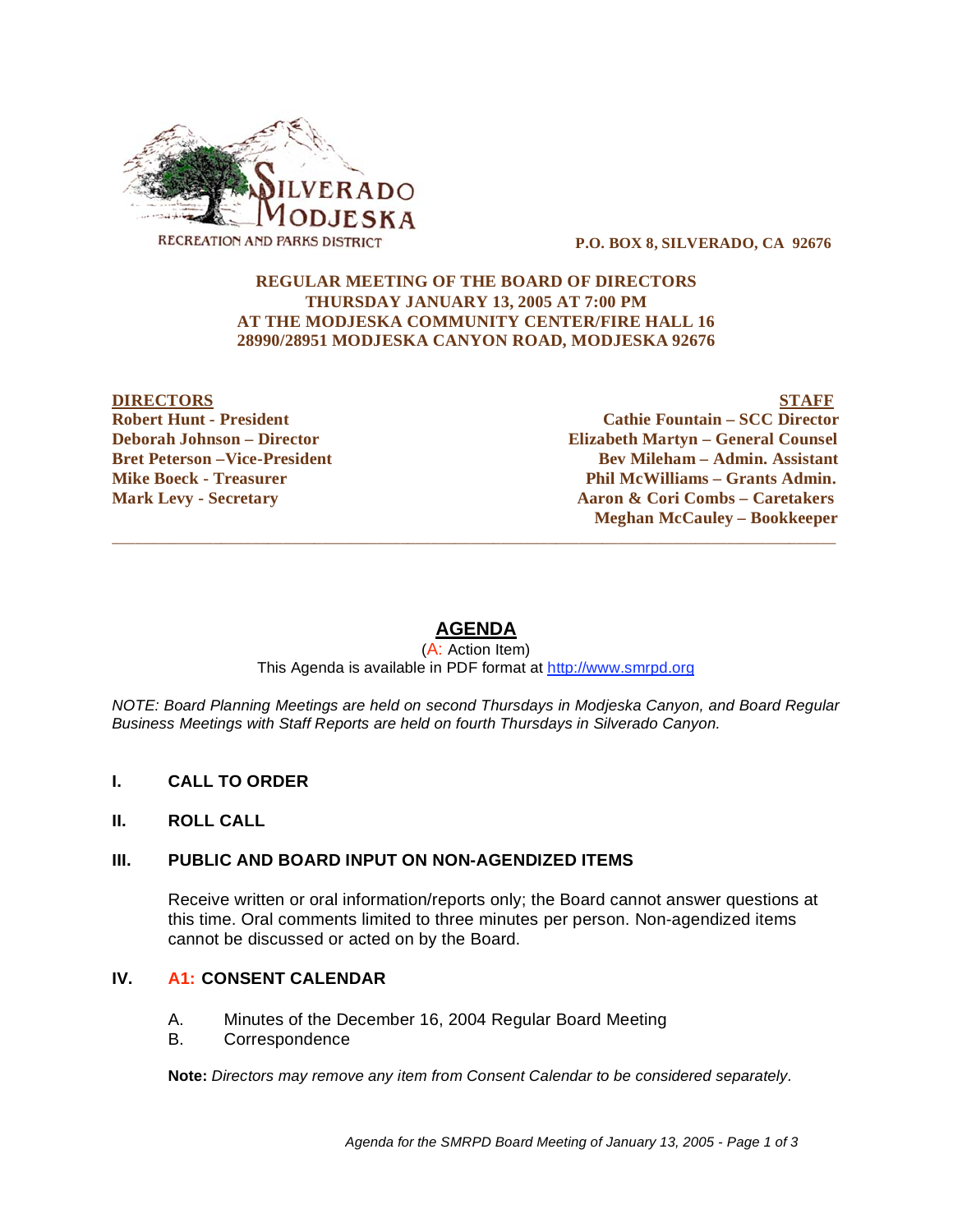## **VI. PAYMENT OF DISTRICT BILLS**

Approval of Payment Requests totaling **\$2,475.06**:

# **A2: Transmittal 01-05A for \$100.00 total for Directors' compensation**

 **for the Rescheduled Regular Board Meeting of December 16, 2004 to:** 

| Director Boeck | \$50.00 |
|----------------|---------|
| Director Levy  | \$50.00 |

## **A3: Transmittal 01-05B for \$2,375.06 total to:**

| Meghan McCauley | \$150.00 Inv. #05-7 (DISTRICT BOOKKEEPER)        |
|-----------------|--------------------------------------------------|
| Hale & Company  | \$750.00 Inv. Dated 12/31/04 (DISTRICT AUDITOR)  |
| SCWD            | \$550.50 Inv. #10059300, 10059600, 10001600      |
| Phil McWilliams | \$280.00 11/1 to 11/30/04 (GRANTS ADMINISTRATOR) |
| SBC             | \$40.45 714-649-2428, 714-649-2850               |
| Ware Disposal   | \$421.88 Inv. #51100989, 51100988                |
| Cori Combs      | \$182.23 Reimbursements (CARETAKER)              |
|                 |                                                  |

## **VII. OTHER DISTRICT BUSINESS**

## A. **PUBLIC HEARING**

Secretary announces that this is the time and place of the Public Hearing to receive comments and testimony from the public regarding consideration of an increase in the tuition rates for the Silverado Children's Center. Notice of Public Hearing was published in the Orange County Register on January 5, 2005 and January 12, 2005.

**A4:** RESOLUTION 011305-1, ESTABLISHING REVISED TUITION RATES FOR THE SILVERADO CHILDREN'S CENTER

- Comments by Directors and Staff
- Receive Public comments
- Motion to Adopt, and Roll Call Vote
- B. **A5:** Discuss Community Center renovations with Architect, and consider establishing an Advisory Committee of interested residents of the District to assist in selecting what features to delete and retain in tailoring scope of work to budget.
- C. **A6**: RESOLUTION 011305-2: To authorize establishment of a credit card account with Bank of America to consolidate credit card bills for the Silverado Children's Center.
- D. **A7:** Consider request for alcohol use permit for a wedding reception in Modjeska Community Center as a prototype for addition to District Policy.
- E. **A8:** Consider authorization of \$1,280 utility deposit for Southern California Edison Company because of late payments.
- F. **A9:** Discuss adding an "Open Space" designation to the official name of the District.